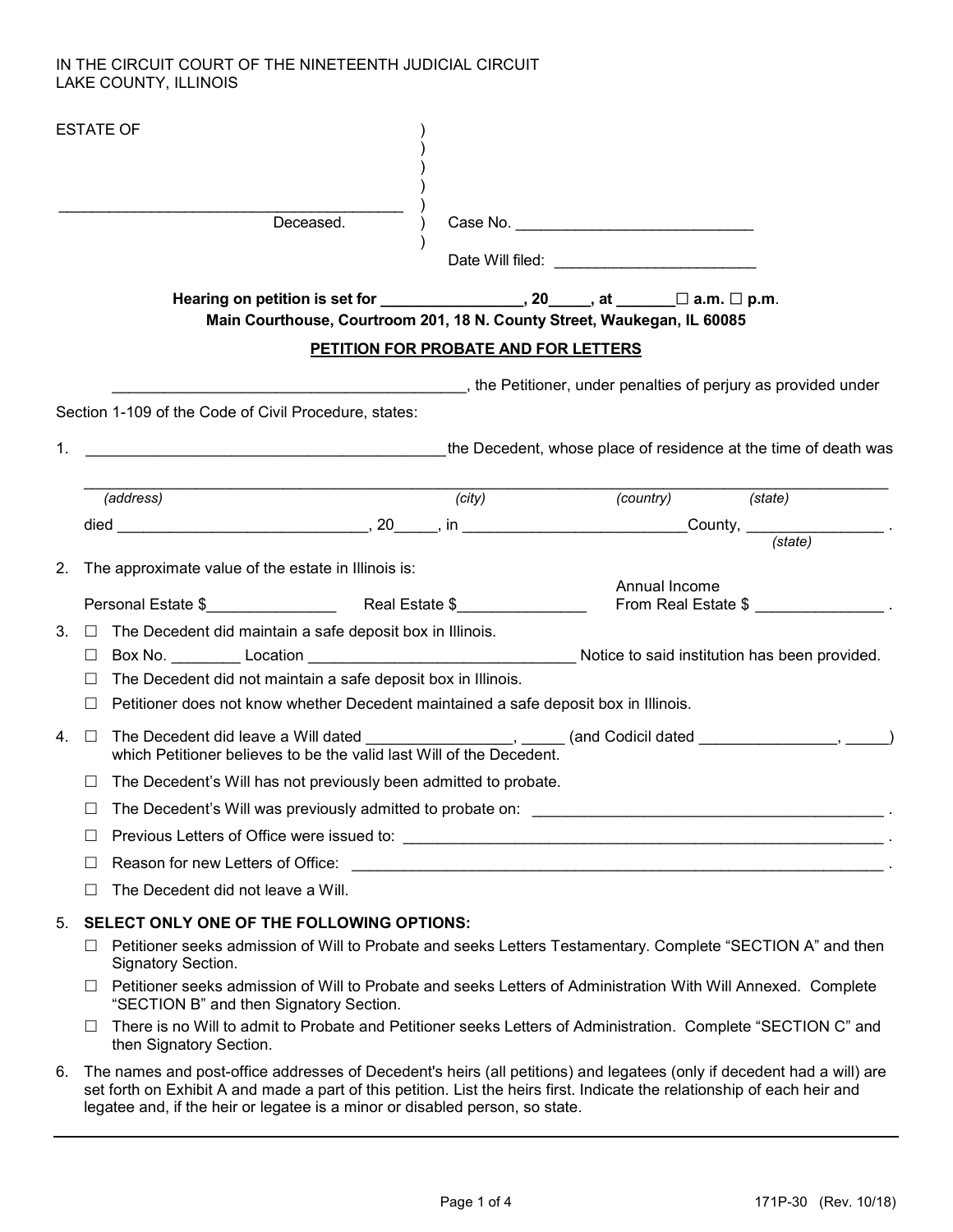## SECTION A - Petition for Probate of Will and Letters Testamentary

7. The Decedent, in the Will, nominated as executor the following to act (if a nominated executor has declined to act, a Declination of Office form must be filed with this Petition):

|       | Name                                                                                                                                                                                                                                 | Address                                                                                                                                                                                                                                                                                                                          |         | Qualified and willing to act                                     |  |  |  |
|-------|--------------------------------------------------------------------------------------------------------------------------------------------------------------------------------------------------------------------------------------|----------------------------------------------------------------------------------------------------------------------------------------------------------------------------------------------------------------------------------------------------------------------------------------------------------------------------------|---------|------------------------------------------------------------------|--|--|--|
|       |                                                                                                                                                                                                                                      |                                                                                                                                                                                                                                                                                                                                  | $\Box$  | Unable to act due to the state of the state of the United States |  |  |  |
|       |                                                                                                                                                                                                                                      |                                                                                                                                                                                                                                                                                                                                  | $\Box$  | Declined to act                                                  |  |  |  |
|       | Name                                                                                                                                                                                                                                 | Address                                                                                                                                                                                                                                                                                                                          | ⊔       | Qualified and willing to act                                     |  |  |  |
|       |                                                                                                                                                                                                                                      |                                                                                                                                                                                                                                                                                                                                  | $\perp$ | Unable to act due to                                             |  |  |  |
|       |                                                                                                                                                                                                                                      |                                                                                                                                                                                                                                                                                                                                  |         | Declined to act                                                  |  |  |  |
| 8.    | $\Box$                                                                                                                                                                                                                               | Petitioner requests independent administration. The name and post-office address of the personal fiduciary<br>designated to act during independent administration for each heir or legatee who is a minor or adults with<br>disabilities are shown on Exhibit A and made a part of this petition.                                |         |                                                                  |  |  |  |
|       | $\Box$                                                                                                                                                                                                                               | Petitioner does not request independent administration.                                                                                                                                                                                                                                                                          |         |                                                                  |  |  |  |
|       |                                                                                                                                                                                                                                      | 9.   Petitioner asks that the Will be admitted to probate and that <i>Letters Testamentary</i> be issued to                                                                                                                                                                                                                      |         |                                                                  |  |  |  |
|       |                                                                                                                                                                                                                                      | <u>as a complete a complete as a complete and the set of the set of the set of the set of the set of the set of th</u>                                                                                                                                                                                                           |         | (executor) (independent executor)                                |  |  |  |
|       | 10. Proceed to Signatory Section and complete.                                                                                                                                                                                       |                                                                                                                                                                                                                                                                                                                                  |         |                                                                  |  |  |  |
|       |                                                                                                                                                                                                                                      | SECTION B - Petition for Probate of Will and for Letters of Administration with Will Annexed*                                                                                                                                                                                                                                    |         |                                                                  |  |  |  |
| 7.    |                                                                                                                                                                                                                                      | The names and post-office addresses of persons who are entitled to nominate an administrator in preference to or<br>equally with Petitioner, if any, are set forth on Exhibit A and made a part of this petition. If the person is listed pursuant<br>to paragraph 6 above, the appropriate box next to his/her name is checked. |         |                                                                  |  |  |  |
| 8.    |                                                                                                                                                                                                                                      | The Decedent nominated as executor expansion of the state of the state of the Decedent nominated as executor                                                                                                                                                                                                                     |         |                                                                  |  |  |  |
|       | (state reason for not acting)                                                                                                                                                                                                        |                                                                                                                                                                                                                                                                                                                                  |         |                                                                  |  |  |  |
| 9.    |                                                                                                                                                                                                                                      | The Decedent nominated as successor executor ______________________________, who is unable or unwilling to                                                                                                                                                                                                                       |         |                                                                  |  |  |  |
|       | act because <u>expression and the set of the set of the set of the set of the set of the set of the set of the set of the set of the set of the set of the set of the set of the set of the set of the set of the set of the set</u> |                                                                                                                                                                                                                                                                                                                                  |         |                                                                  |  |  |  |
|       |                                                                                                                                                                                                                                      | (state reason for not acting)                                                                                                                                                                                                                                                                                                    |         |                                                                  |  |  |  |
|       | (state relationship)                                                                                                                                                                                                                 |                                                                                                                                                                                                                                                                                                                                  |         |                                                                  |  |  |  |
|       | nominate a Resident of Illinois to act, as Administrator. Petitioner asks that Letters of Administration With Will<br>Annexed be issued to the following, qualified and willing to act:                                              |                                                                                                                                                                                                                                                                                                                                  |         |                                                                  |  |  |  |
|       | Name                                                                                                                                                                                                                                 | Address                                                                                                                                                                                                                                                                                                                          |         |                                                                  |  |  |  |
| 11. □ |                                                                                                                                                                                                                                      | Petitioner requests independent administration. The name and post-office address of the personal fiduciary<br>designated to act during independent administration for each heir or legatee who is a minor or disabled are shown<br>on Exhibit A and made a part of this petition.                                                |         |                                                                  |  |  |  |
|       | $\Box$                                                                                                                                                                                                                               | Petitioner does not request independent administration.                                                                                                                                                                                                                                                                          |         |                                                                  |  |  |  |
|       |                                                                                                                                                                                                                                      | 12. Petitioner asks that the Will be admitted to probate and that Letters of Administration With Will Annexed be issued to                                                                                                                                                                                                       |         |                                                                  |  |  |  |
|       |                                                                                                                                                                                                                                      | as                                                                                                                                                                                                                                                                                                                               |         | (administrator) (independent administrator)                      |  |  |  |
|       |                                                                                                                                                                                                                                      |                                                                                                                                                                                                                                                                                                                                  |         |                                                                  |  |  |  |
|       | 13. Proceed to Signatory Section and complete.                                                                                                                                                                                       |                                                                                                                                                                                                                                                                                                                                  |         |                                                                  |  |  |  |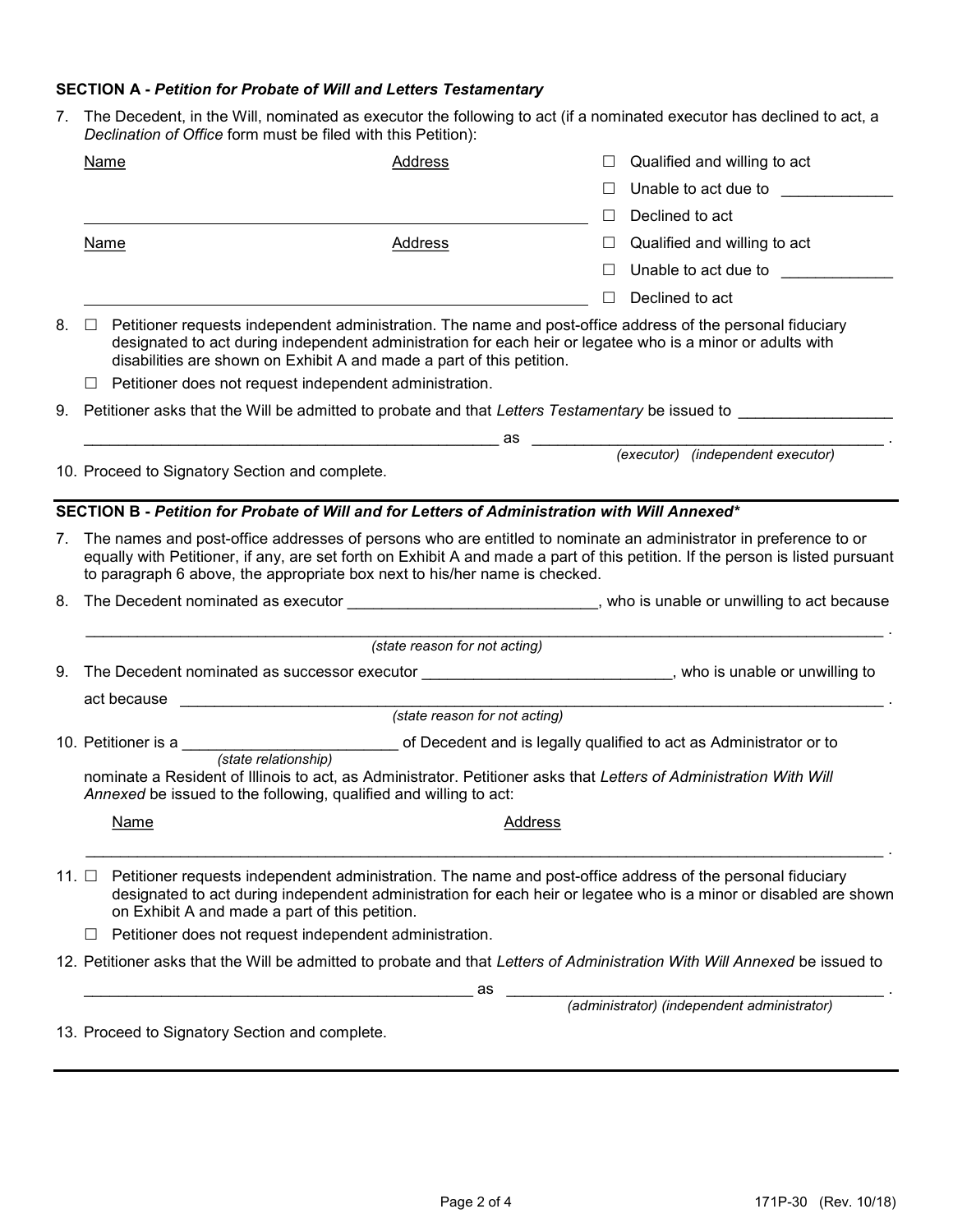## SECTION C – Petition for Letters of Administration\*

- 7. The names and post-office addresses of persons who are entitled to nominate an administrator in preference to or equally with Petitioner, if any, are set forth on Exhibit A and made a part of this petition. If the person is listed pursuant to paragraph 6 above, the appropriate box next to his/her name is checked.
- 8. Petitioner is a contract the state of Decedent and is legally qualified to act, or to nominate a resident of (state relationship)

Illinois to act, as Administrator.

 $9. \Box$  Petitioner requests independent administration. The name and post-office address of the personal fiduciary designated to act during independent administration for each heir or legatee who is a minor or disabled are shown on Exhibit A and made a part of this petition.

\_\_\_\_\_\_\_\_\_\_\_\_\_\_\_\_\_\_\_\_\_\_\_\_\_\_\_\_\_\_\_\_\_\_\_\_\_\_\_\_\_\_\_\_\_\_\_\_\_\_\_\_\_\_\_\_\_\_\_\_\_\_\_\_\_\_\_\_\_\_\_\_\_\_\_\_\_\_\_\_\_\_\_\_\_\_\_\_\_\_\_\_\_ .

- $\Box$  Petitioner does not request independent administration.
- 10. Petitioner asks that Letters of  $\Box$  Administration  $\Box$  Independent Administration issue to the following, qualified and willing to act:

| I |
|---|
|---|

**Address** 

11. Complete Signatory Section below.

| <b>SIGNATORY SECTION</b> |                                                                   |
|--------------------------|-------------------------------------------------------------------|
|                          |                                                                   |
|                          |                                                                   |
|                          |                                                                   |
|                          |                                                                   |
|                          | If Petitioner has an attorney, attorney shall sign certification. |
|                          |                                                                   |
|                          |                                                                   |
|                          |                                                                   |
| Petition Prepared by:    |                                                                   |
|                          |                                                                   |
|                          |                                                                   |
|                          |                                                                   |
|                          |                                                                   |
|                          |                                                                   |
| E-mail address:          |                                                                   |

\* If Section B (Petition for Probate of Will and for Letters of Administration with Will Annexed) or Section C (Petition for Letters of Administration) is completed in this petition, not less than 30 days prior to the hearing on this Petition for Probate and For Letters, petitioner shall mail a copy of this petition, endorsed with the time and place of the hearing, to each person named in the petition (including persons named on Exhibit A) whose post office address is stated and who is entitled either to administer or to nominate a person to administer equally with or in preference to the Petitioner. This 30 day notice requirement, however, will not be necessary for any person not designated as a minor or as a disabled person and who personally appears before the court at the hearing or who files a waiver of notice on or before the date of hearing. See 755 ILCS 5/9-5.